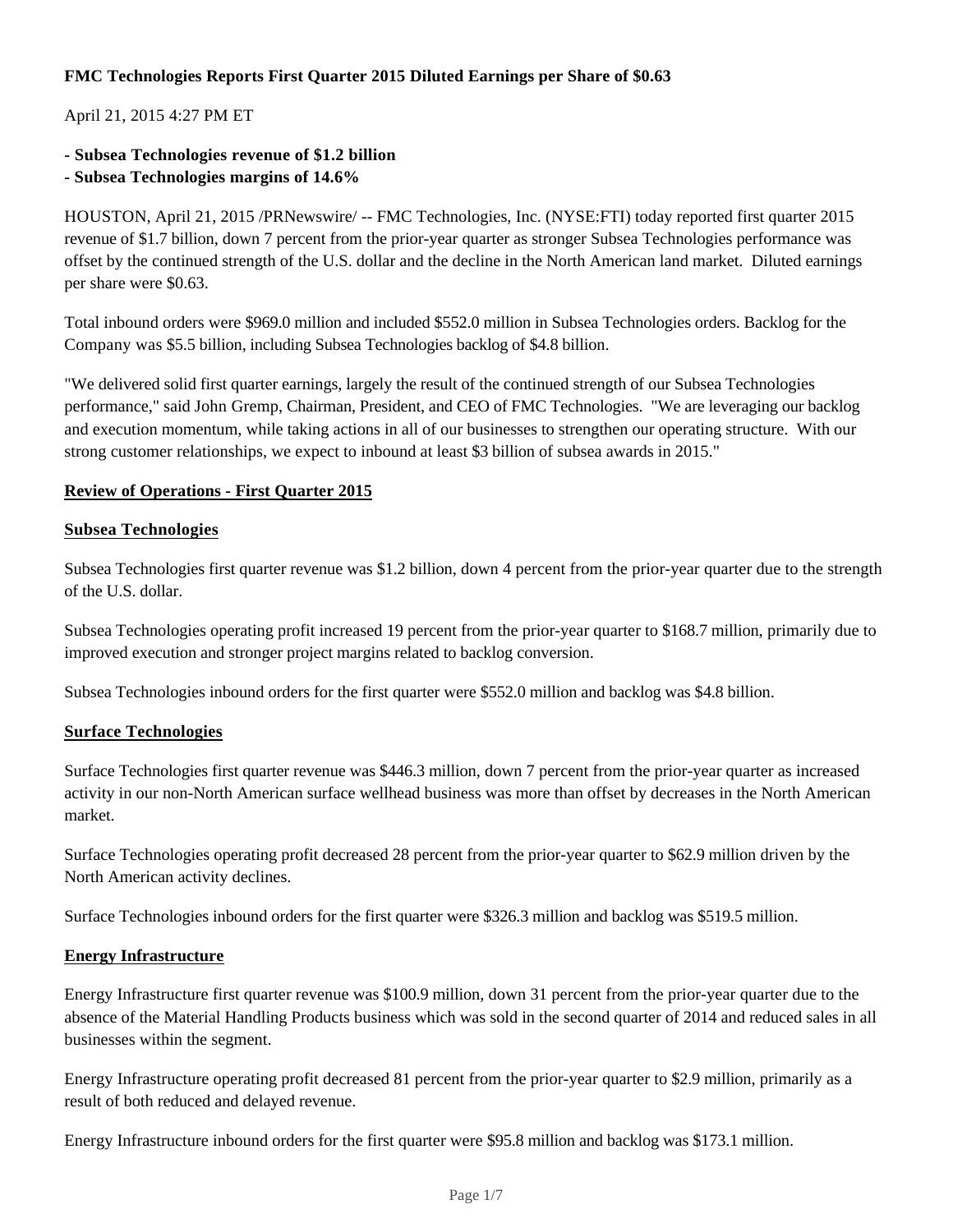## **Corporate Items**

Corporate expense in the first quarter was \$16.3 million, an increase of \$1.4 million from the prior-year quarter. Other revenue and other expense, net, increased \$6.7 million from the prior-year quarter to \$26.4 million, due largely to foreign currency losses related to the strength of the U.S. dollar.

The Company ended the quarter with net debt of \$621.3 million. Net interest expense was \$7.3 million in the quarter.

The Company repurchased approximately 776,000 shares of common stock at an average cost of \$39.75 per share in the quarter.

Depreciation and amortization for the first quarter was \$57.8 million, down \$1.3 million from the sequential quarter. Capital expenditures for the first quarter were \$86.7 million.

The Company recorded an effective tax rate of 20.0 percent for the first quarter largely due to less income subject to U.S. taxation rules.

#### **Summary and Outlook**

FMC Technologies reported first quarter diluted earnings per share of \$0.63.

Total inbound orders of \$969.0 million in the first quarter included \$552.0 million in Subsea Technologies orders. The Company's backlog stands at \$5.5 billion, including Subsea Technologies backlog of \$4.8 billion.

The Company expects to inbound at least \$3 billion of Subsea Technologies awards in 2015.

FMC Technologies, Inc. (NYSE: FTI) is the global market leader in subsea systems and a leading provider of technologies and services to the oil and gas industry. We help our customers overcome their most difficult challenges, such as improving shale and subsea infrastructures and operations to reduce cost, maintain uptime, and maximize oil and gas recovery. Named by Forbes® Magazine as one of the World's Most Innovative Companies in 2013, the company has approximately 20,000 employees and operates 24 production facilities in 14 countries. Visit www.fmctechnologies.com or follow us on Twitter @FMC\_Tech for more information.

This release contains "forward-looking statements" as defined in the Private Securities Litigation Reform Act of 1995. The words such as "expected," "continue," "outlook," and similar expressions are intended to identify forward-looking statements, which are generally not historical in nature. Such forward-looking statements involve significant risks, uncertainties and assumptions that could cause actual results to differ materially from our historical experience and our present expectations or projections. FMC Technologies cautions you not to place undue reliance on any forward-looking statements, which speak only as of the date hereof. Known material factors that could cause actual results to differ materially from those contemplated in the forward-looking statements include those set forth in the Company's filings with the Securities and Exchange Commission, including its Annual Report on Form 10-K, Quarterly Reports on Form 10-Q and Current Reports on Form 8-K, as well as the following: demand for our systems and services, which is affected by changes in the price of, and demand for, crude oil and natural gas in domestic and international markets; potential liabilities arising out of the installation or use of our systems; U.S. and international laws and regulations, including environmental regulations, that may increase our costs, limit the demand for our products and services or restrict our operations; disruptions in the political, regulatory, economic and social conditions of the foreign countries in which we conduct business; fluctuations in currency markets worldwide; cost overruns that may affect profit realized on our fixed price contracts; disruptions in the timely delivery of our backlog and its effect on our future sales, profitability, and our relationships with our customers; the cumulative loss of major contracts or alliances; deterioration in the future expected profitability or cash flows and its effect on our goodwill; rising costs and availability of raw materials; our dependence on the continuing services of key managers and employees and our ability to attract, retain and motivate additional highlyskilled employees for the operation and expansion of our business; a failure of our information technology infrastructure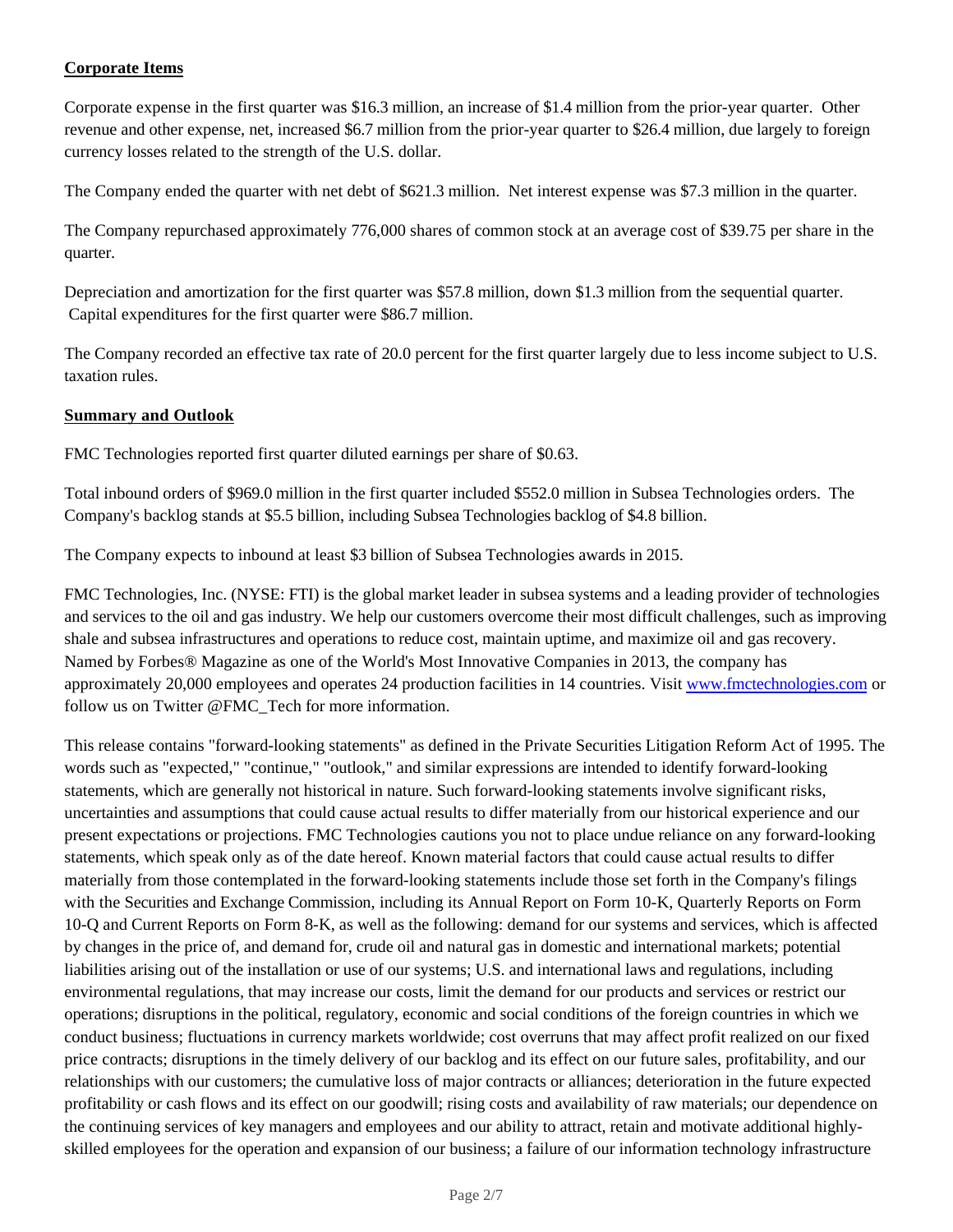or any significant breach of security; our ability to develop and implement new technologies and services, as well as our ability to protect and maintain critical intellectual property assets; the outcome of uninsured claims and litigation against us; and a downgrade in the ratings of our debt could restrict our ability to access the debt capital markets. FMC Technologies undertakes no obligation to publicly update or revise any of its forward-looking statements after the date they are made, whether as a result of new information, future events or otherwise, except to the extent required by law.

**FMC Technologies, Inc. will conduct its second quarter 2015 conference call at 9:00 a.m. ET on Wednesday, July 22, 2015. The event will be available at www.fmctechnologies.com. An archived audio replay will be available after the event at the same website address. In the event of a disruption of service or technical difficulty during the call, information will be posted at www.fmctechnologies.com/earnings.**

# **FMC TECHNOLOGIES, INC. AND CONSOLIDATED SUBSIDIARIES CONDENSED CONSOLIDATED STATEMENTS OF INCOME**

**(In millions except per share amounts, unaudited)**

|                                                            | <b>Three Months Ended</b> |           |
|------------------------------------------------------------|---------------------------|-----------|
|                                                            | <b>March 31</b>           |           |
|                                                            | 2015                      | 2014      |
| Revenue                                                    | \$1,695.2                 | \$1,824.4 |
| Costs and expenses                                         | 1,496.6                   | 1,611.6   |
|                                                            | 198.6                     | 212.8     |
| Other expense, net                                         | (6.3)                     | (1.1)     |
| Income before net interest expense and income taxes        | 192.3                     | 211.7     |
| Net interest expense                                       | (7.3)                     | (8.2)     |
| Income before income taxes                                 | 185.0                     | 203.5     |
| Provision for income taxes                                 | 36.9                      | 67.0      |
| Net income                                                 | 148.1                     | 136.5     |
| Net income attributable to noncontrolling interests        | (0.5)                     | (1.3)     |
| Net income attributable to FMC Technologies, Inc.          | \$147.6                   | \$135.2   |
| Earnings per share attributable to FMC Technologies, Inc.: |                           |           |
| <b>Basic</b>                                               | \$0.63                    | \$0.57    |
| Diluted                                                    | \$0.63                    | \$0.57    |
| Weighted average shares outstanding:                       |                           |           |
| <b>Basic</b>                                               | 233.0                     | 237.4     |
| Diluted                                                    | 233.9                     | 237.8     |

# **FMC TECHNOLOGIES, INC. AND CONSOLIDATED SUBSIDIARIES BUSINESS SEGMENT DATA**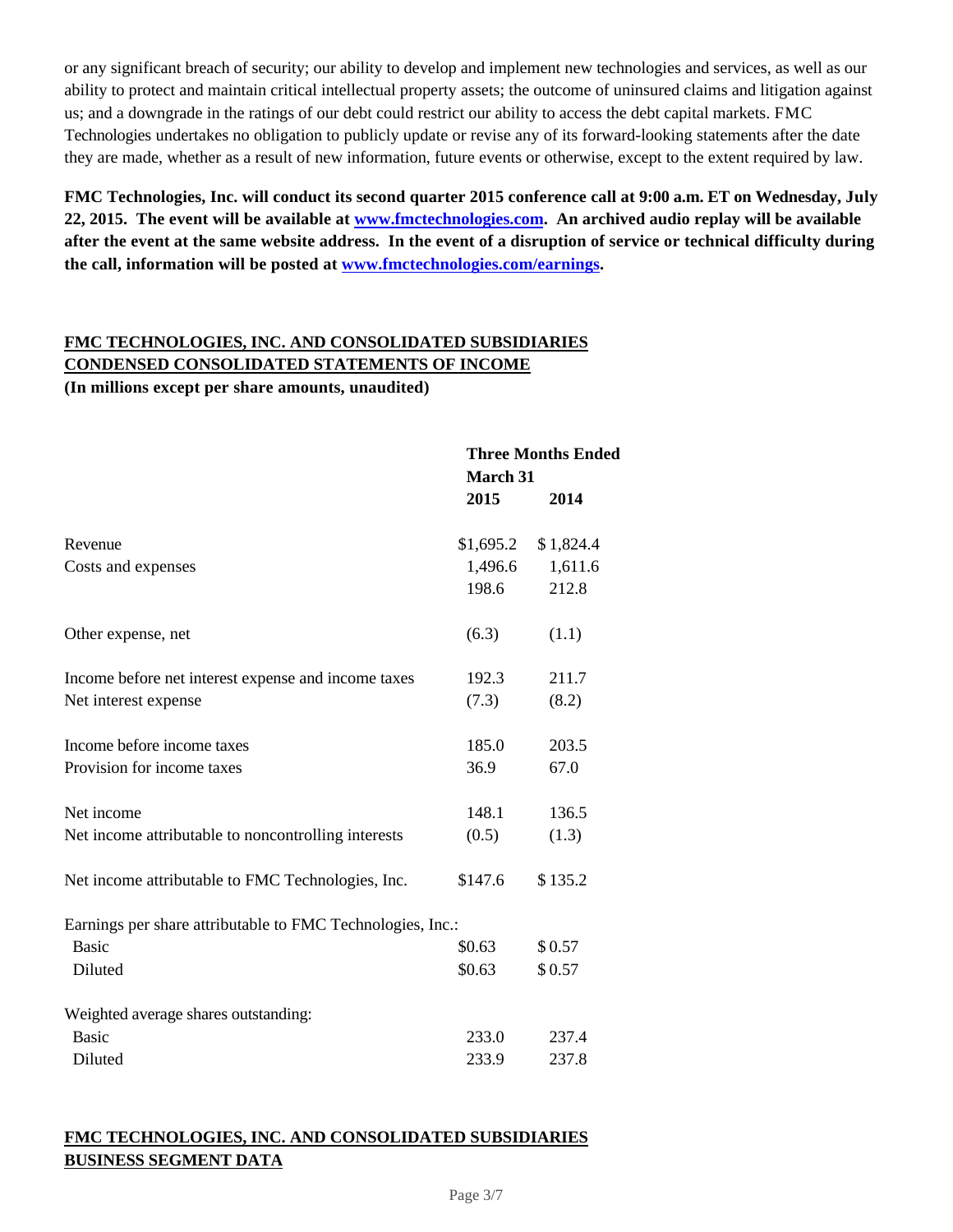### **(Unaudited and in millions)**

|                                                  | <b>Three Months Ended</b><br><b>March 31</b> |           |
|--------------------------------------------------|----------------------------------------------|-----------|
|                                                  | 2015                                         | 2014      |
| Revenue                                          |                                              |           |
| Subsea Technologies                              | \$1,157.2                                    | \$1,202.0 |
| Surface Technologies                             | 446.3                                        | 479.5     |
| Energy Infrastructure                            | 100.9                                        | 145.6     |
| Other revenue (1) and intercompany eliminations  | (9.2)                                        | (2.7)     |
|                                                  | \$1,695.2                                    | \$1,824.4 |
| Income before income taxes                       |                                              |           |
| Segment operating profit                         |                                              |           |
| Subsea Technologies                              | \$168.7                                      | \$141.7   |
| Surface Technologies                             | 62.9                                         | 87.7      |
| <b>Energy Infrastructure</b>                     | 2.9                                          | 15.6      |
| Total segment operating profit                   | 234.5                                        | 245.0     |
| Corporate items                                  |                                              |           |
| Corporate expense (2)                            | (16.3)                                       | (14.9)    |
| Other revenue $(1)$ and other expense, net $(3)$ | (26.4)                                       | (19.7)    |
| Net interest expense                             | (7.3)                                        | (8.2)     |
| Total corporate items                            | (50.0)                                       | (42.8)    |
| Income before income taxes attributable          |                                              |           |
| to FMC Technologies, Inc. (4)                    | \$184.5                                      | \$202.2   |

(1) Other revenue comprises certain unrealized gains and losses on derivative instruments related to unexecuted sales contracts.

(2) Corporate expense primarily includes corporate staff expenses.

(3) Other expense, net, generally includes stock-based compensation, other employee benefits, LIFO adjustments, certain foreign exchange gains and losses, and the impact of unusual or strategic transactions not representative of segment operations.

(4) Excludes amounts attributable to noncontrolling interests.

# **FMC TECHNOLOGIES, INC. AND CONSOLIDATED SUBSIDIARIES BUSINESS SEGMENT DATA**

**(Unaudited and in millions)**

## **Three Months Ended March 31 2015 2014**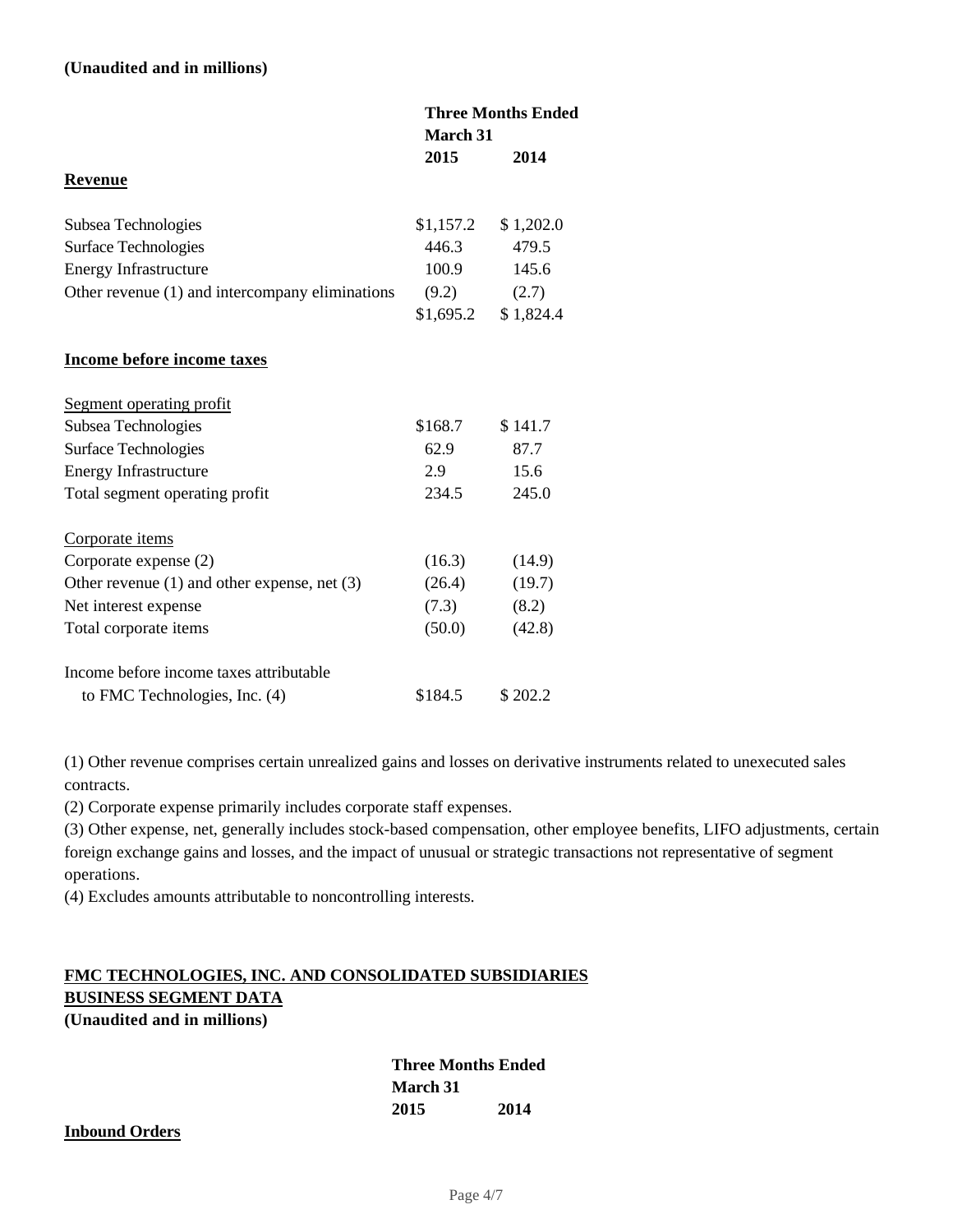| Subsea Technologies                 | \$552.0 | \$1,918.8                |
|-------------------------------------|---------|--------------------------|
| Surface Technologies                | 326.3   | 527.3                    |
| <b>Energy Infrastructure</b>        | 95.8    | 141.3                    |
| Intercompany eliminations and other | (5.1)   | $\overline{\phantom{0}}$ |
| Total inbound orders                | \$969.0 | \$2,587.4                |

|                              | <b>March 31</b> |           |
|------------------------------|-----------------|-----------|
|                              | 2015            | 2014      |
| <b>Order Backlog</b>         |                 |           |
| Subsea Technologies          | \$4,825.0       | \$6,786.6 |
| Surface Technologies         | 519.5           | 789.5     |
| <b>Energy Infrastructure</b> | 173.1           | 285.0     |
| Intercompany eliminations    | (10.6)          | (18.9)    |
| Total order backlog          | \$5,507.0       | \$7,842.2 |

# **FMC TECHNOLOGIES, INC. AND CONSOLIDATED SUBSIDIARIES CONDENSED CONSOLIDATED BALANCE SHEETS (In millions)**

|                                                             | March 31,<br>2015 | December 31,<br>2014 |
|-------------------------------------------------------------|-------------------|----------------------|
|                                                             | (Unaudited)       |                      |
| Cash and cash equivalents                                   | \$695.1           | \$638.8              |
| Trade receivables, net                                      | 1,751.7           | 2,127.0              |
| Inventories, net                                            | 1,013.1           | 1,021.2              |
| Other current assets                                        | 782.6             | 649.4                |
| Total current assets                                        | 4,242.5           | 4,436.4              |
| Property, plant and equipment, net                          | 1,427.5           | 1,458.4              |
| Goodwill                                                    | 536.1             | 552.1                |
| Intangible assets, net                                      | 272.3             | 282.9                |
| Other assets                                                | 492.8             | 445.8                |
| Total assets                                                | \$6,971.2         | \$7,175.6            |
| Short-term debt and current portion of long-term debt\$14.8 |                   | \$11.7               |
| Accounts payable, trade                                     | 612.9             | 723.5                |
| Advance payments and progress billings                      | 793.3             | 965.2                |
| Other current liabilities                                   | 1,083.7           | 1,083.2              |
| Total current liabilities                                   | 2,504.7           | 2,783.6              |
| Long-term debt, less current portion                        | 1,301.6           | 1,297.2              |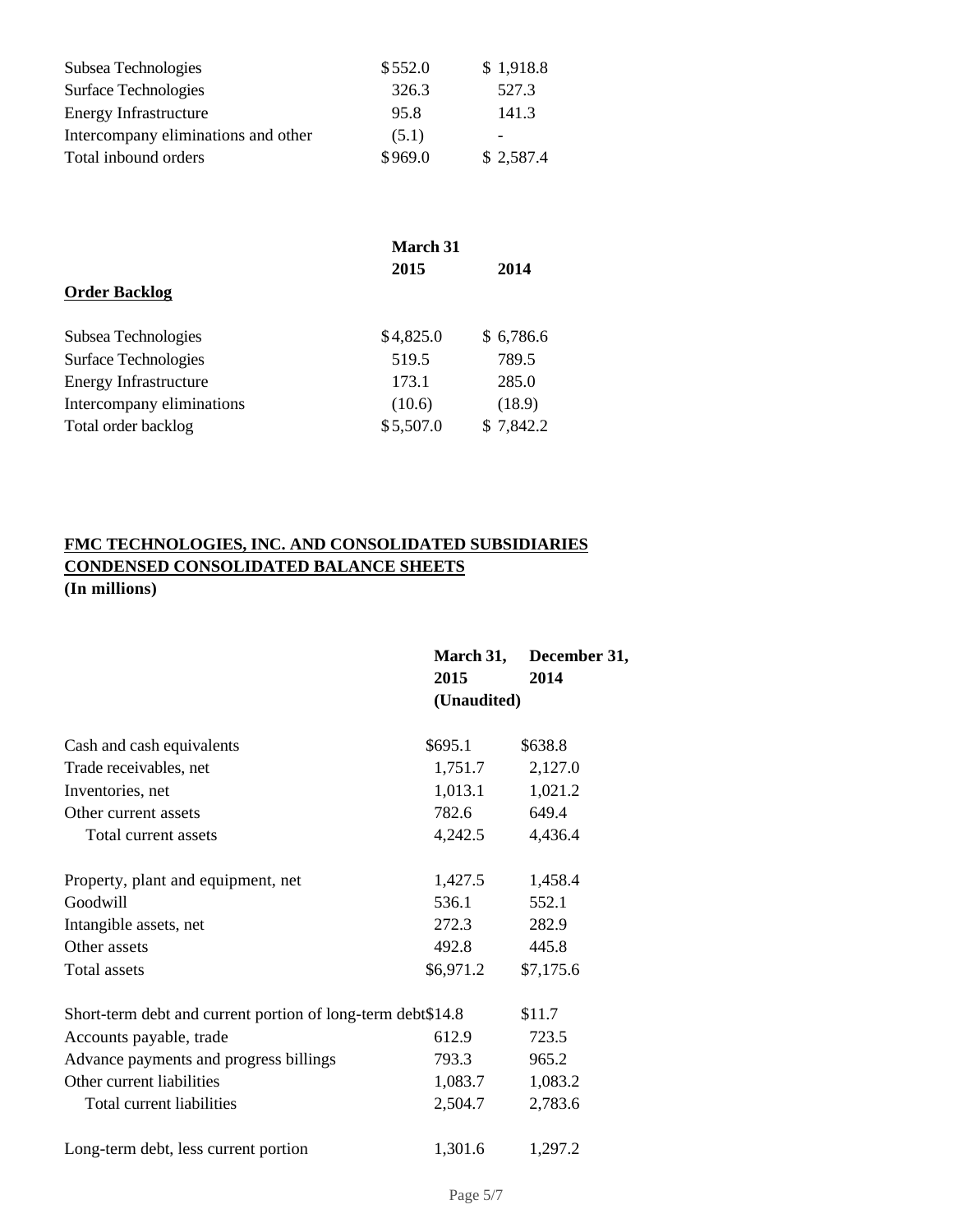| Other liabilities                           | 682.9     | 617.1     |
|---------------------------------------------|-----------|-----------|
| FMC Technologies, Inc. stockholders' equity | 2.460.2   | 2.456.3   |
| Noncontrolling interest                     | 21.8      | 214       |
| Total liabilities and equity                | \$6,971.2 | \$7,175.6 |

# **FMC TECHNOLOGIES, INC. AND CONSOLIDATED SUBSIDIARIES CONDENSED CONSOLIDATED STATEMENTS OF CASH FLOWS (Unaudited and in millions)**

|                                                                                | <b>Three Months Ended</b> |         |
|--------------------------------------------------------------------------------|---------------------------|---------|
|                                                                                | March 31                  |         |
|                                                                                | 2015                      | 2014    |
| Cash provided (required) by operating activities:                              |                           |         |
| Net income                                                                     | \$148.1                   | \$136.5 |
| Depreciation and amortization                                                  | 57.8                      | 54.1    |
| Trade accounts receivable, net                                                 | 254.8                     | (170.2) |
| Inventories, net                                                               | (23.3)                    | (14.7)  |
| Accounts payable, trade                                                        | (78.5)                    | (51.0)  |
| Advance payments and progress billings                                         | (138.9)                   | 124.0   |
| Other                                                                          | (44.4)                    | (26.9)  |
| Net cash provided by operating activities                                      | 175.6                     | 51.8    |
| Cash provided (required) by investing activities:                              |                           |         |
| Capital expenditures                                                           | (86.7)                    | (92.0)  |
| Other investing                                                                | 5.3                       | 2.0     |
| Net cash required by investing activities                                      | (81.4)                    | (90.0)  |
| Cash provided (required) by financing activities:                              |                           |         |
| Net increase (decrease) in debt                                                | 8.4                       | (13.2)  |
| Purchase of stock held in treasury                                             | (30.8)                    | (45.8)  |
| Other financing                                                                | (8.5)                     | (11.0)  |
| Net cash required by financing activities                                      | (30.9)                    | (70.0)  |
| Effect of changes in foreign exchange rates on cash and cash equivalents (7.0) |                           | (0.6)   |
| Increase (decrease) in cash and cash equivalents                               | 56.3                      | (108.8) |
| Cash and cash equivalents, beginning of period                                 | 638.8                     | 399.1   |
| Cash and cash equivalents, end of period                                       | \$695.1                   | \$290.3 |